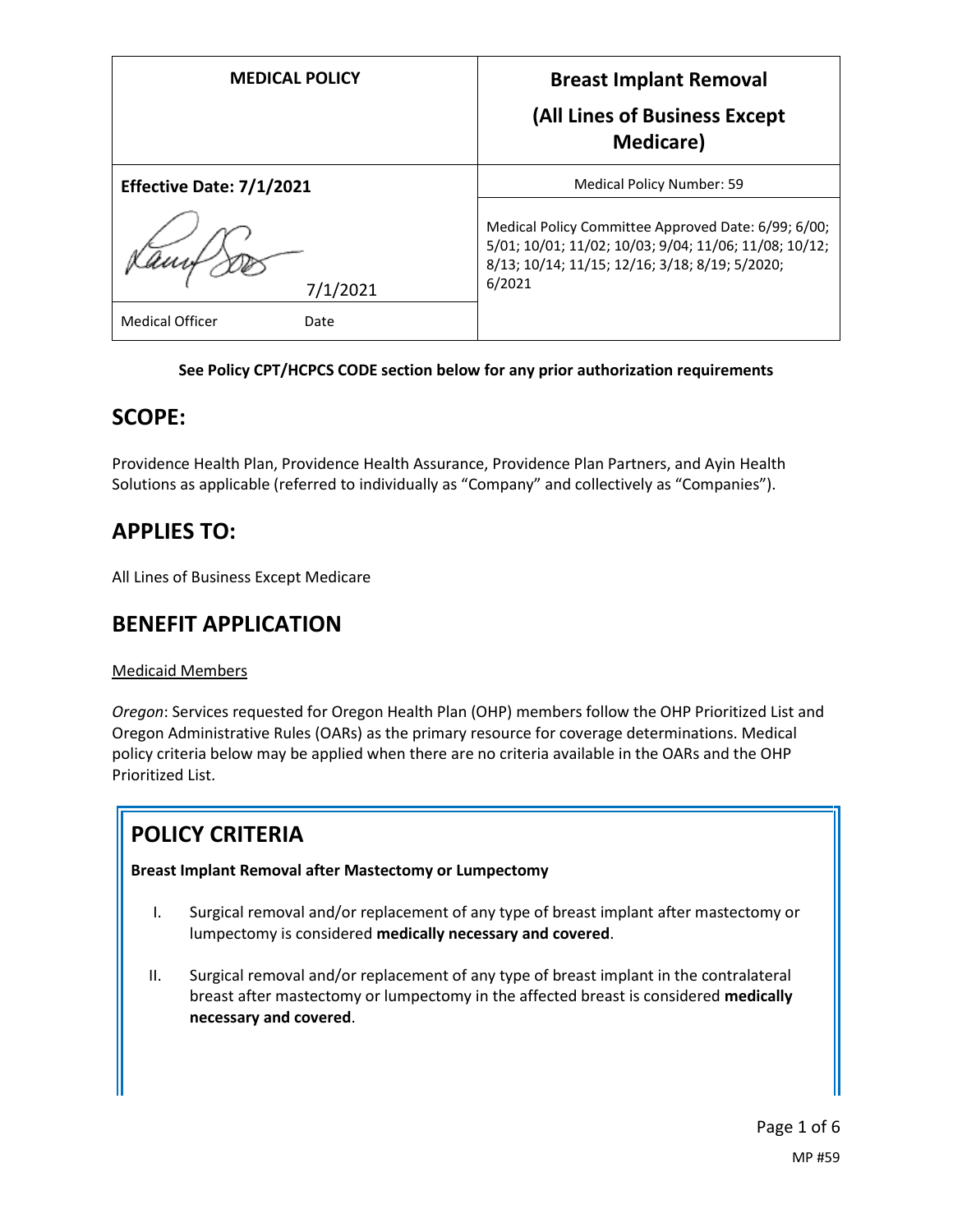#### **Notes**:

- If one breast implant ruptures, removal and/or replacement of both breast implants may be appropriate.
- Clinical documentation should indicate the original breast implant(s) were placed following a mastectomy or lumpectomy.
- Both breast implant and capsulectomy removal may be covered.

#### **Removal of Cosmetically-Placed Breast Implant**

- III. Surgical removal of a cosmetically-placed breast implant with or without capsulectomy may be considered **medically necessary and covered** when **any** of the following conditions is present (A.-E.):
	- A. A pre-operative imaging study demonstrates implant failure (i.e., rupture or silicone outside of implant) of a silicone gel-filled breast implant; **or**
	- B. Breast implant-related infection; **or**
	- C. Breast implant associated large cell lymphoma (BIA-ALCL); **or**
	- D. Extrusion/exposure of implant through skin; **or**
	- E. Increased risk of breast implant-associated anaplastic large cell lymphoma due to use of textured breast implants and tissue expanders. Examples include, but are not limited to: Allergan BIOCELL, McGhan, and Natrelle.
- IV. Surgical removal of a cosmetically-placed breast implant in the contralateral breast is considered **medically necessary and covered** when the affected breast meets criterion III. above.
- V. Surgical removal cosmetically-placed breast implant(s) is considered **not medically necessary and is not covered**, when criterion III. above is not met, including but not limited to the removal of a ruptured, saline-filled implant**.**

Link t[o Policy Summary](#page-4-0)

## **BILLING GUIDELINES**

Reimbursement for a non-covered procedure performed at the same operative session as a covered surgical procedure will not be allowed.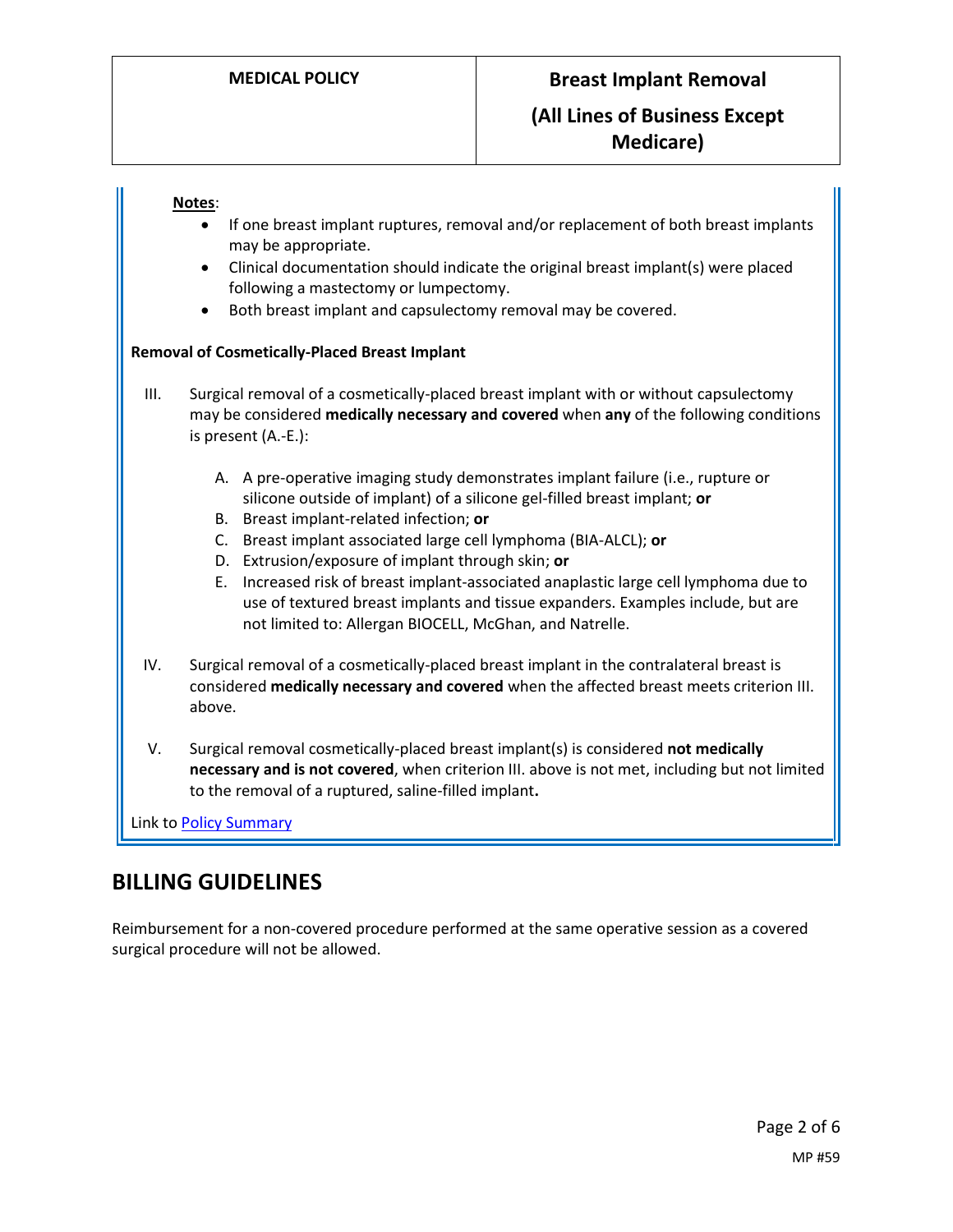### **Medicare)**

## **CPT CODES**

| <b>All Lines of Business Except Medicare</b> |                                                                                |
|----------------------------------------------|--------------------------------------------------------------------------------|
| <b>Prior Authorization Required</b>          |                                                                                |
| 19328                                        | Removal of intact mammary implant                                              |
| 19330                                        | Removal of mammary implant material                                            |
| 19340                                        | Immediate insertion of breast prosthesis following mastopexy, mastectomy or in |
|                                              | reconstruction                                                                 |
| 19342                                        | Delayed insertion of breast prosthesis following mastopexy, mastectomy or in   |
|                                              | reconstruction                                                                 |
| 19370                                        | Open periprosthetic capsulotomy, breast                                        |
| 19371                                        | Periprosthetic capsulectomy, breast                                            |
| 19380                                        | Revision of reconstructed breast                                               |

### **DESCRIPTION**

#### Reconstructive Surgery

Reconstructive surgery refers to the use of surgery to restore the form and function of the body r to correct a deformity resulting from disease, injury, trauma, birth defects, congenital anomalies, infections, burns or previous medical treatment, such as surgery or radiation therapy. The most common type of reconstructive breast surgery is insertion of a silicone gel-filled or saline-filled breast implant, inserted either at the time of mastectomy or sometime afterward in conjunction with the use of a tissue expander prior to implant placement. Implants on the contralateral breast may be performed in order to achieve symmetry with the reconstructed breast.

#### Cosmetic Surgery

Cosmetic surgery refers to an elective surgery that is performed to reshape normal structures of the body with the goal of enhancing the patient's "natural" appearance and self-esteem.

#### Women's Health and Cancer Rights Act of 1998 (WHCRA)

Based on the Women's Health and Cancer Rights Act of 1998 (WHCRA),<sup>1</sup> services following a medically necessary (e.g., for trauma, breast cancer or a prophylactic mastectomy), coverage is required for:

- All stages of reconstruction of the breast on which the mastectomy was performed
- Surgery and reconstruction of the other breast to produce a symmetrical appearance
- Prostheses
- Treatment of physical complications of the mastectomy, including lymphedema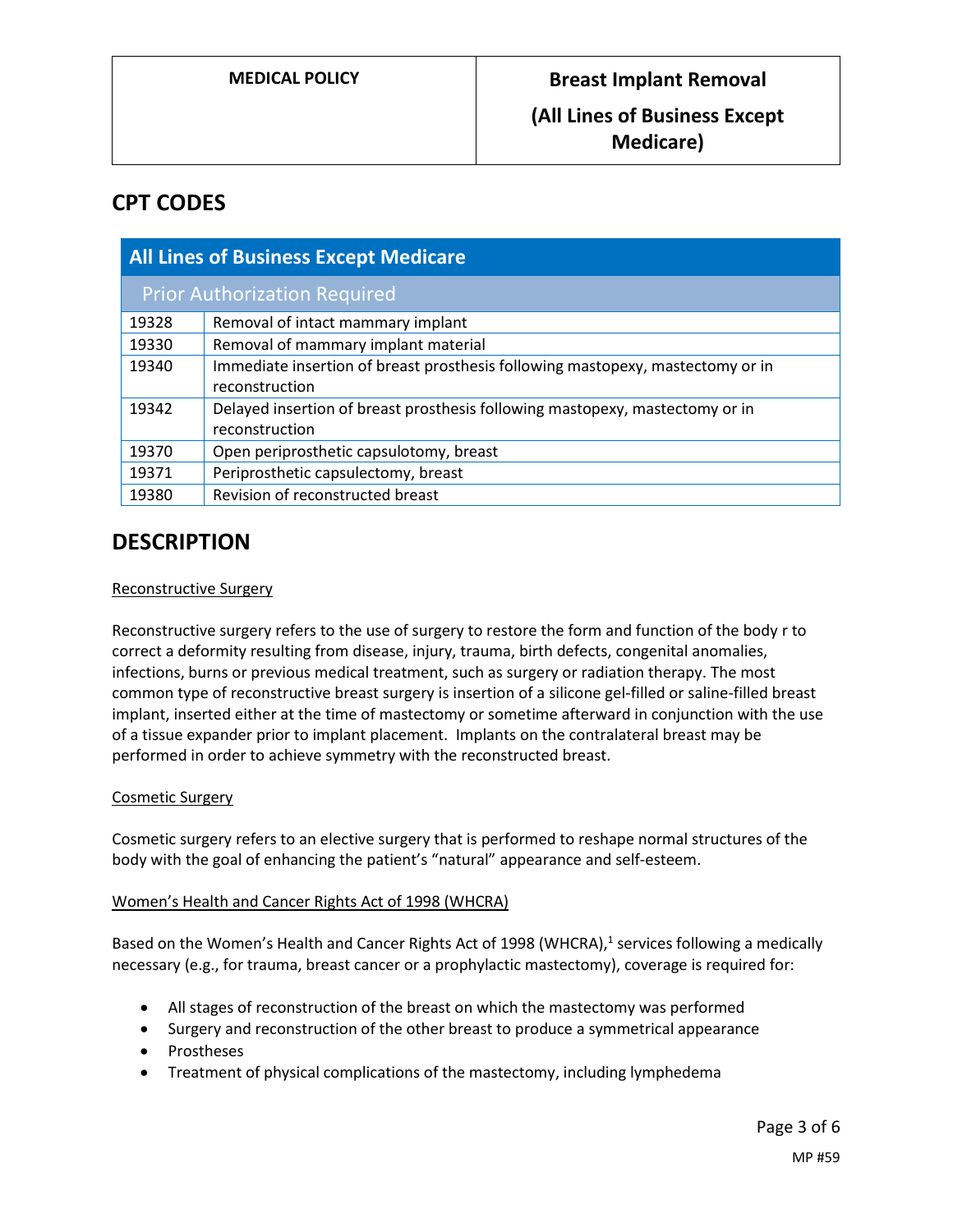### **REVIEW OF EVIDENCE**

#### **Breast Implant Removal Following Mastectomy/Lumpectomy**

The Women's Health and Cancer Rights Act of 1998 (WHCRA) provides protections for individuals who elect breast reconstruction after a mastectomy by requiring group health plans that offer mastectomy coverage to provide coverage for services relating to the mastectomy. This includes all stages of reconstruction of the breast on which the mastectomy was performed as well as surgery and reconstruction of the other breast to produce a symmetrical appearance, and provision of a prostheses.**<sup>1</sup>**

#### **Cosmetic Breast Implant Removal**

A review of the ECRI, Hayes, Cochrane, and PubMed databases was conducted regarding cosmetic breast implant removal. Below is a summary of the available evidence identified through April 2021.

- In 2016, deBoer and colleagues published a systematic review of existing literature regarding explantation of silicone breast implants in patients with complaints.<sup>2</sup> The review included 23 studies which were assessed to determine if clinical manifestations and autoimmune diseases improved after explantation. In addition, authors examined the effect of explantation on laboratory findings. Studies which reported on implant removal due to rupture were not included in this review. In patients with silicone related complications (469 of 622 patients) a 75% improvement of complications was reported. However, in patients with autoimmune diseases, only 16% (3 of 18 patients) improvement was reported. In addition, no documented influence on autoantibody testing, such as antinuclear antibody (ANA), was reported. Limitations of this analysis include the subjective nature of patient reporting of pain and other symptoms. In addition, the quality of studies included in the review was low with many retrospective case reports and case series articles included.
- In 2017, Leberfinger and colleagues published a systematic review of studies which evaluated the prevalence of large cell lymphoma (BIA-ALCL) in patients with breast implants.<sup>3</sup> In all a total of 93 cases of large cell lymphoma have been reported and almost all have been associated with textured implants. The authors indicated that, "(t)he underlying mechanism is thought to be due to chronic inflammation from indolent infections, leading to malignant transformation of T cells that are anaplastic lymphoma kinase (ALK) negative and CD30 positive." Time to presentation was estimated to be approximately 10 years from placement. Although an association of disease onset was suggested, causality was not assessed.
- A Hayes review (updated 2018; archived 2020) of ALCL associated with silicone breast implants indicated the following, "(b)ased on review of the abstracts and the FDA reports, the evidence suggests that, although the risk is very low and occurrence is extremely rare, ALCL may be associated with both silicone and saline breast implants. In situ breast implant associated–ALCL (BIA-ALCL), which is confined to the fibrous capsule and often identified by a seroma, is usually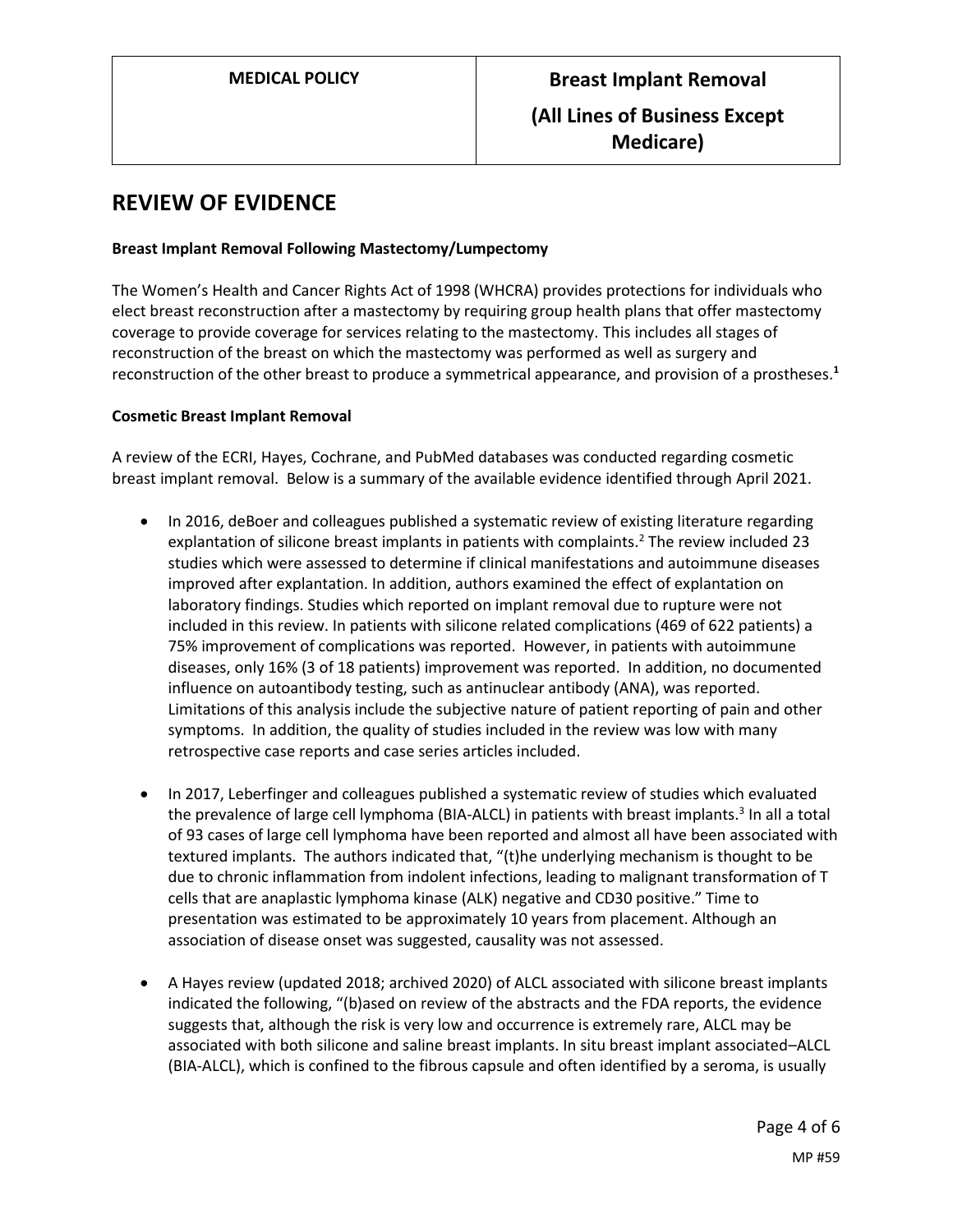indolent and has a good prognosis, often requiring only a capsulectomy and implant removal and no further treatment to achieve complete remission."<sup>4</sup>

### **CLINICAL PRACTICE GUIDELINES**

No evidence-based clinical practice guidelines were identified regarding the surgical removal of breast implants.

## <span id="page-4-0"></span>**POLICY SUMMARY**

There is a lack of high-quality published studies and clinical practice guidelines assessing the medical necessity of breast implant explantation. However, medical consensus holds that breast implant removal may be medically necessary following mastectomy or lumpectomy, or in the cases of implant failure, infection, extrusion, or breast implant- associated large cell lymphoma.

## **INSTRUCTIONS FOR USE**

Company Medical Policies serve as guidance for the administration of plan benefits. Medical policies do not constitute medical advice nor a guarantee of coverage. Company Medical Policies are reviewed annually and are based upon published, peer-reviewed scientific evidence and evidence-based clinical practice guidelines that are available as of the last policy update. The Companies reserve the right to determine the application of Medical Policies and make revisions to Medical Policies at any time. Providers will be given at least 60-days' notice of policy changes that are restrictive in nature.

The scope and availability of all plan benefits are determined in accordance with the applicable coverage agreement. Any conflict or variance between the terms of the coverage agreement and Company Medical Policy will be resolved in favor of the coverage agreement.

# **REGULATORY STATUS**

### Mental Health Parity Statement

Coverage decisions are made on the basis of individualized determinations of medical necessity and the experimental or investigational character of the treatment in the individual case. In cases where medical necessity is not established by policy for specific treatment modalities, evidence not previously considered regarding the efficacy of the modality that is presented shall be given consideration to determine if the policy represents current standards of care.

## **MEDICAL POLICY CROSS REFERENCES**

- Breast Reconstruction
- Breast Implant Removal (Medicare Only)